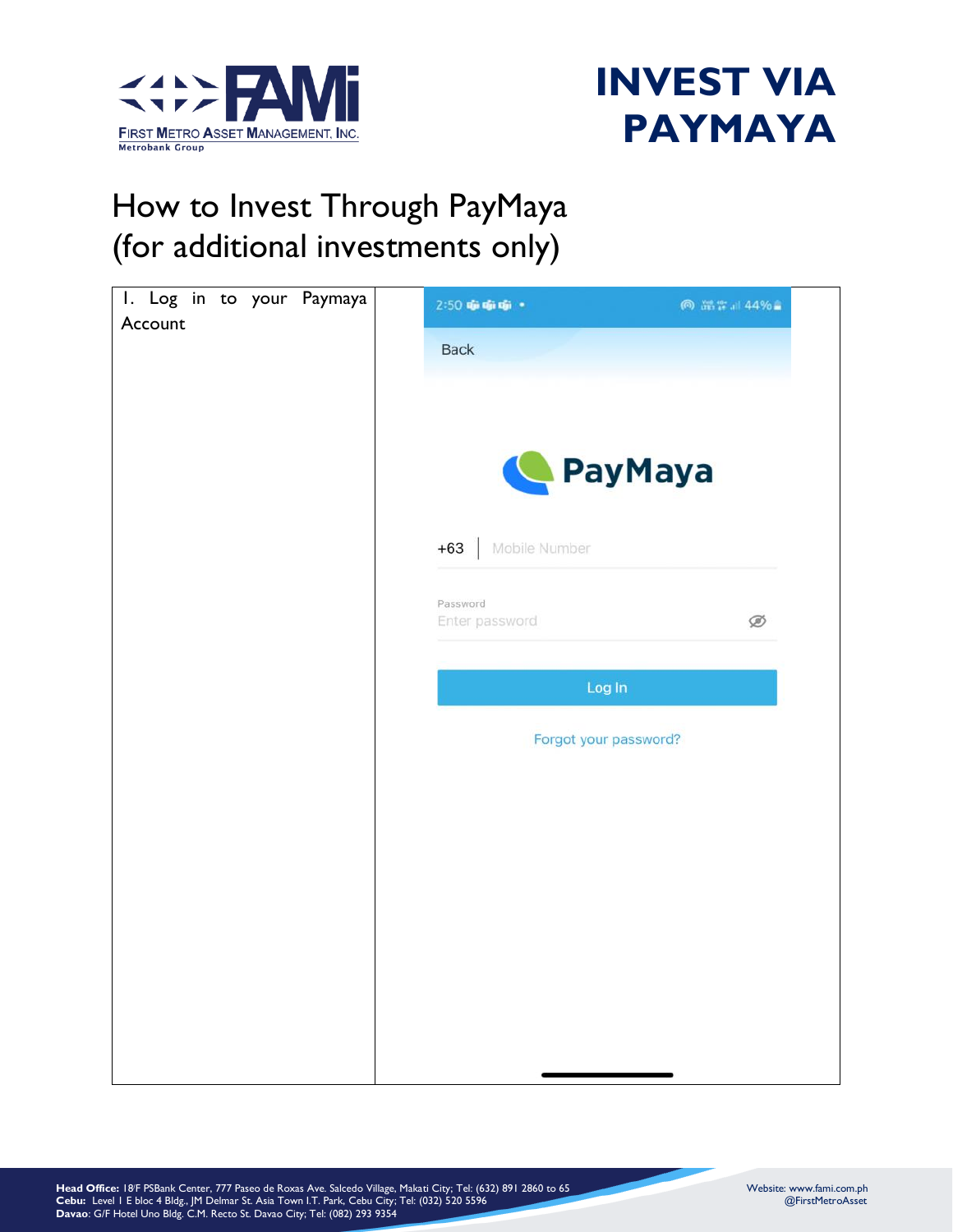

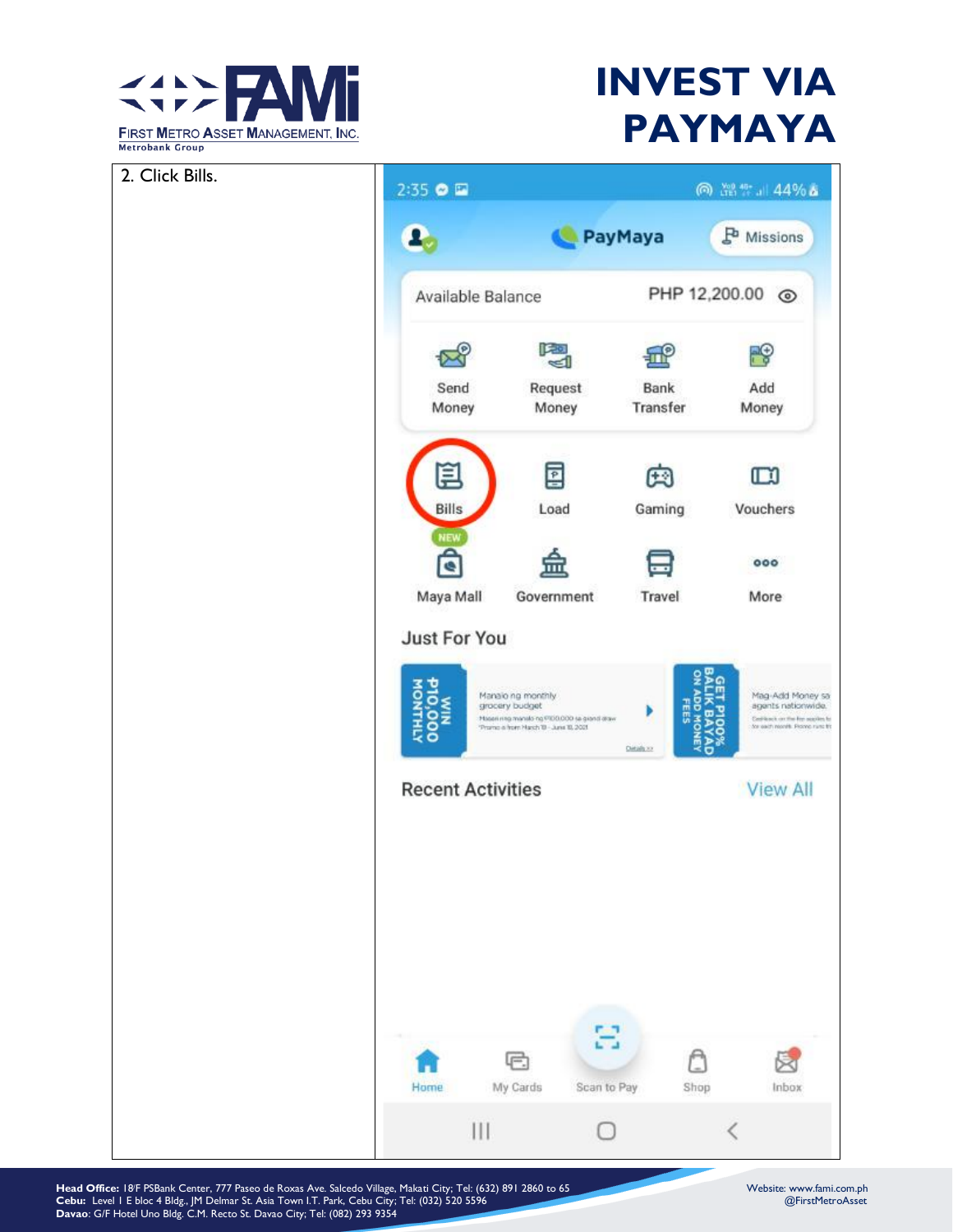

| 3. From the Biller Categories,<br>click Others. | $2:35 \t{20}$                     |                                                       | ◎ 溫雪 』 44% ▲        |
|-------------------------------------------------|-----------------------------------|-------------------------------------------------------|---------------------|
|                                                 | Pay Bills<br>$\leftarrow$         |                                                       | Q                   |
|                                                 | My Favorites (0/10)<br>Ξ          | Complete a transaction<br>to add it to your favorites |                     |
|                                                 | Airfare                           | Cable and<br>Internet                                 | <b>Credit Cards</b> |
|                                                 | $\overline{\bullet}$<br>Donations | <b>Electric Utility</b>                               | Government          |
|                                                 | Healthcare                        | Insurance                                             | Loans               |
|                                                 | Memorial                          | 000<br>Others                                         | <b>Real Estate</b>  |
|                                                 | Schools                           | Telecoms                                              | 南<br>Toll           |
|                                                 | Ш                                 |                                                       |                     |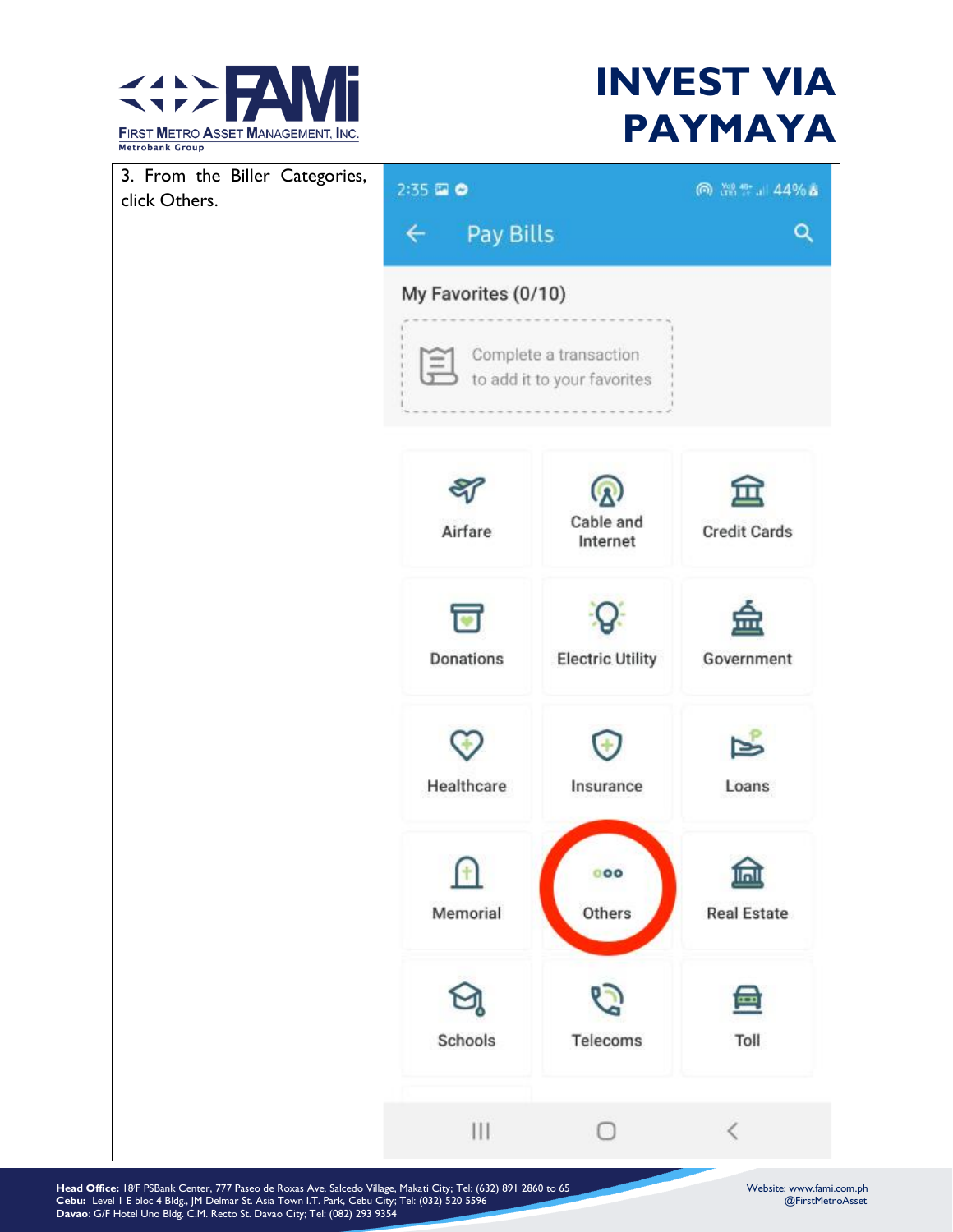

Inc.

## **INVEST VIA PAYMAYA**

4. From the search results, click First Metro Asset Management 2:35 国 章 ◎ 溫雲』44%▲ Others  $\overline{\leftarrow}$ **CONT REALT** AL YENG **AVON Active Realty** Dragon Games COSMETICS, INC. **EXAMPLE** drager pay Finit Mons **FIRST METRO Dragon Schools** DragonPay ASSET MANAGE. <sup>\*</sup> STeathereSec DOL DE N First Metro Grilden Future Give a Love Securities Broke... Life Plans, Inc. Grob Honeycomb **Ideal Prime** Grab Builders Inc. Ventures Interna... **JORNINGER** tima? Ш O L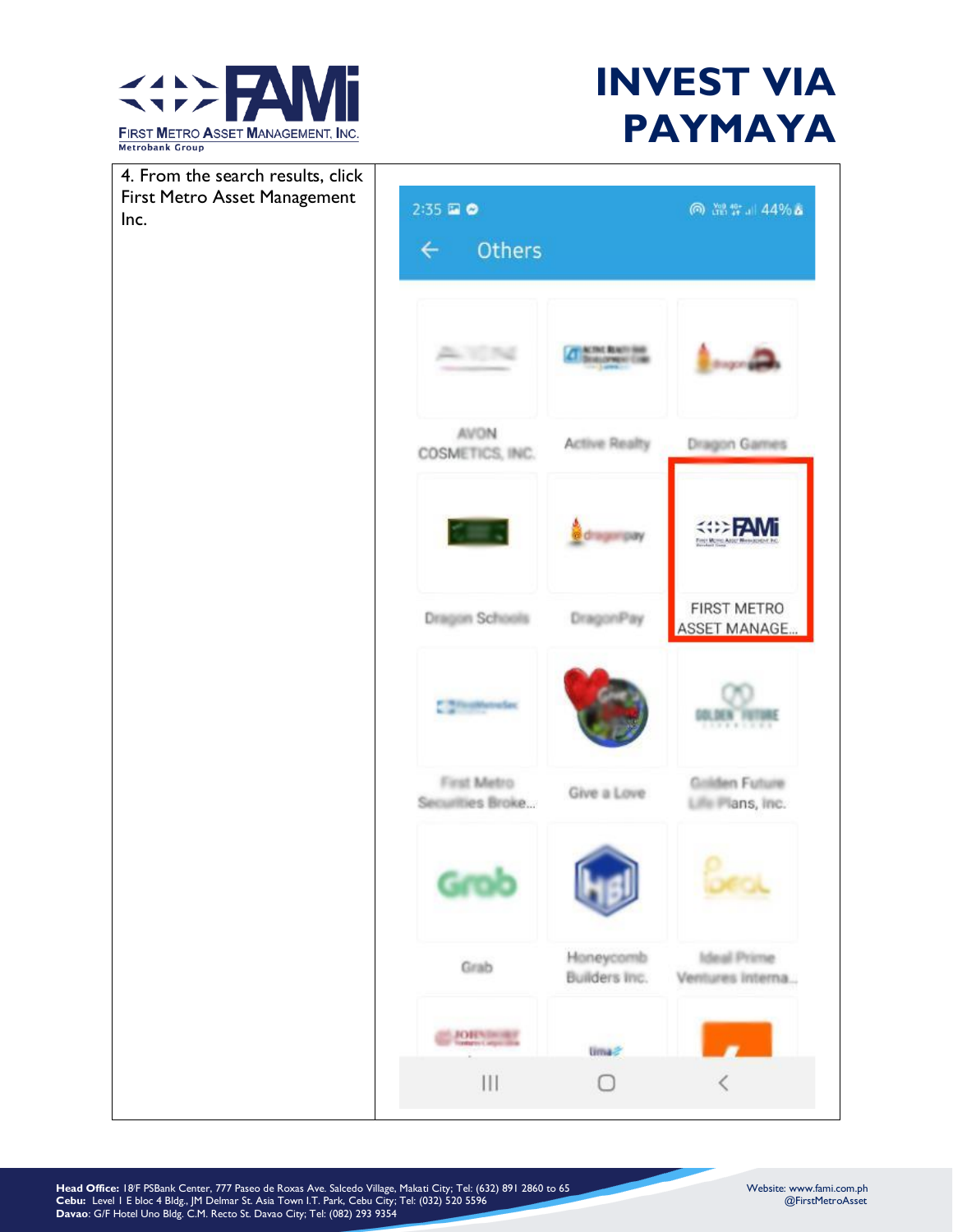

| 5. Enter the details of the<br>additional investment you plan                                                      | 2:35 国 0       |                                         | ◎ 溫雲 』 44% ▲                 |
|--------------------------------------------------------------------------------------------------------------------|----------------|-----------------------------------------|------------------------------|
| to make:                                                                                                           | $\leftarrow$   | Pay Bills                               |                              |
| a. Account Number - Fund<br>Name + Account Number<br>(add zeroes before the account<br>number to make it 8 digits) |                | You are paying for:<br>INC              | FIRST METRO ASSET MANAGEMENT |
| Example:                                                                                                           |                |                                         |                              |
| SALEF00012345                                                                                                      | Account Number |                                         |                              |
| CF00012345                                                                                                         |                |                                         |                              |
| SALBF00012345                                                                                                      | Amount         |                                         |                              |
| SALFIF00012345                                                                                                     |                | Biller Convenience Fee (BCF) may apply. |                              |
| b. Amount - <b>Amount</b> to be<br>invested                                                                        | Account Name   |                                         |                              |
| c. Account Name - Full Name<br>of the Account Holder                                                               |                | <b>Continue</b>                         |                              |
|                                                                                                                    | $\mathbf{III}$ | Ω                                       | $\langle$                    |
|                                                                                                                    |                |                                         |                              |
|                                                                                                                    |                |                                         |                              |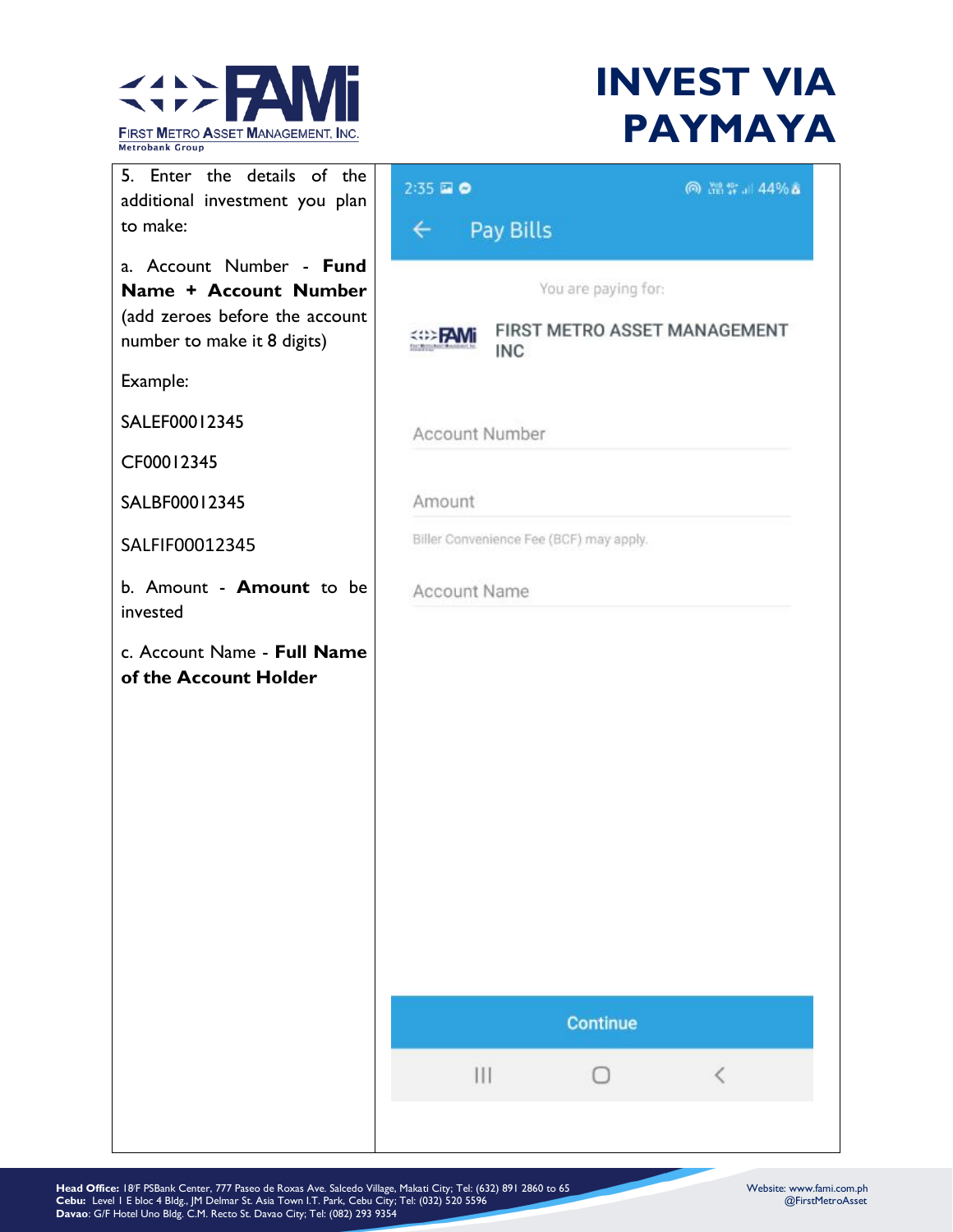

| 6. Review and confirm the details | 2:50 நி நி நி •                   | ◎ 器算 144%■                        |
|-----------------------------------|-----------------------------------|-----------------------------------|
| of the investment and click Pay.  | Confirmation<br>$\leftarrow$      |                                   |
|                                   |                                   |                                   |
|                                   | <<>FAMi<br><b>INC</b>             | FIRST METRO ASSET MANAGEMENT      |
|                                   |                                   | <b>Total Amount</b><br>PHP1015.00 |
|                                   | <b>Account Details</b>            |                                   |
|                                   | Account Number:                   | SALEF0012345                      |
|                                   | Account Name:                     | FINA DELA CRUZ                    |
|                                   | Payment Breakdown                 |                                   |
|                                   | Amount:                           | PHP1000.00                        |
|                                   | Biller Convenience Fee: PHP 15.00 |                                   |
|                                   |                                   | Pay                               |
|                                   | Ш                                 | €<br>n                            |
|                                   |                                   |                                   |